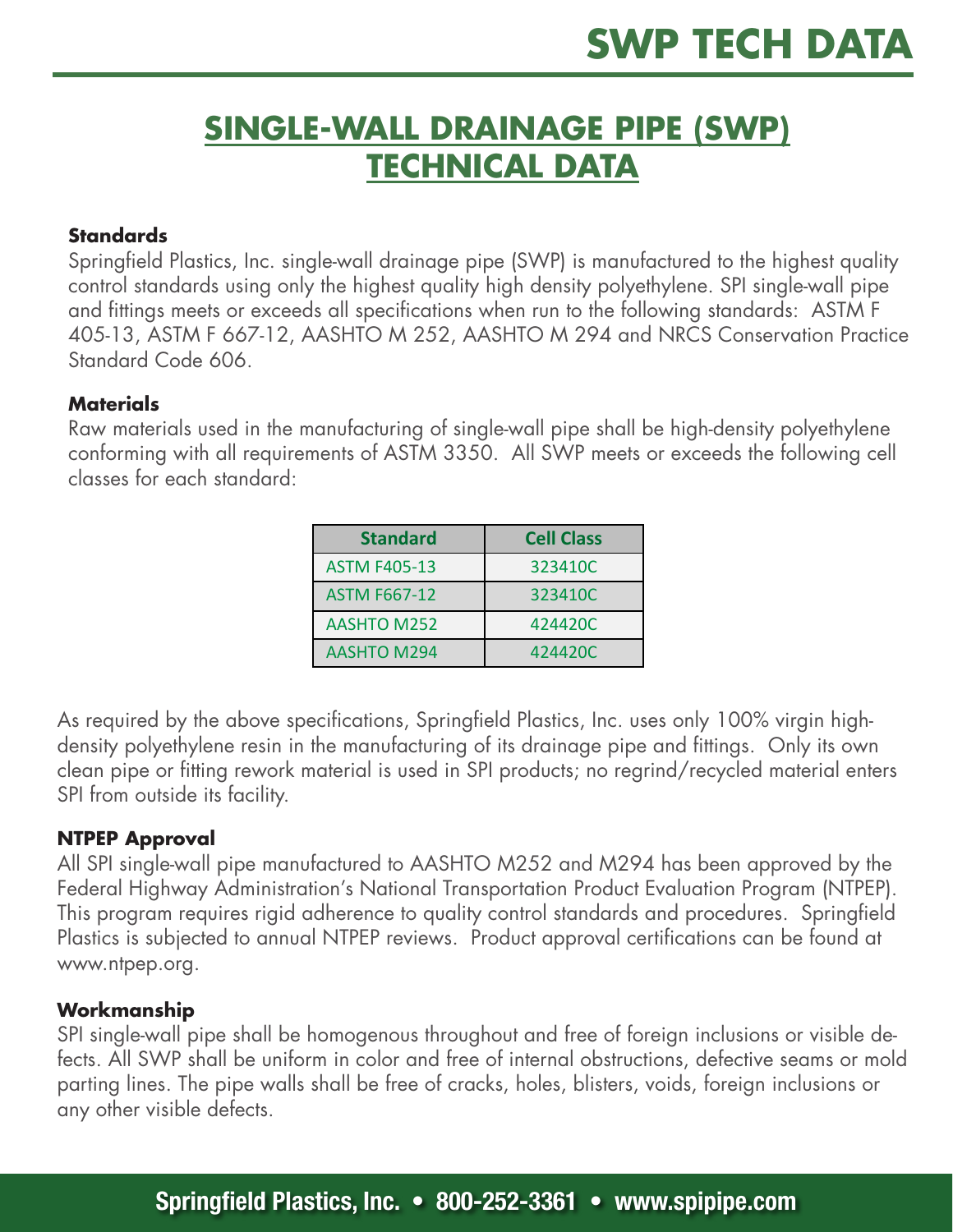#### **Inside Diameter**

SPI single-wall pipe has a tolerance of  $+/- 1.5\%$  of the specified inside diameter when measured in accordance with ASTM D2122.

# **Pipe Stiffness**

SPI single-wall pipe will have a minimum pipe stiffness of 35 PSI (241 kPa) at 5% deflection when tested in accordance with ASTM D2412.

# **Pipe Flattening**

SPI single-wall pipe will withstand 20% deflection with no evidence of buckling, cracking or splitting.

# **Resistance to Extreme Conditions**

SPI single-wall pipe is tested for environmental stress cracking, high temperature strength and low temperature flexibility with no evidence of failure.

# **Elongation (Stretch)**

SPI single-wall pipe shall have a maximum elongation percentage of 5% when tested in accordance with applicable standards.

# **Springfield Plastics offers the following single-wall products:**

| <b>Nominal</b><br><b>Size</b> | <b>Solid</b> | <b>Regular</b><br><b>Slotted</b> | <b>Ultra-Narrow</b><br><b>Slotted</b> | Leachfield/GLS | <b>Muck</b>               | <b>Filter</b><br><b>Wrap</b> |
|-------------------------------|--------------|----------------------------------|---------------------------------------|----------------|---------------------------|------------------------------|
| 3"                            | X            | X                                | X                                     |                |                           | X                            |
| 4"                            | X            | X                                | X                                     | X              | X                         | X                            |
| 5"                            | X            | X                                | X                                     |                | $\boldsymbol{\mathsf{X}}$ | X                            |
| 6"                            | X            | X                                | X                                     |                | $\boldsymbol{\mathsf{X}}$ | X                            |
| 8"                            | X            | X                                | X                                     | Χ              |                           | X                            |
| 10"                           | X            | X                                | X                                     | X              |                           | X                            |
| 12"                           | X            | X                                | X                                     |                |                           | X                            |
| 15"                           | X            | X                                | X                                     |                |                           | X                            |

*\* 
Special 
Order 
production 
is 
available 
upon 
request/approval.*

\* 4" SWP available in white; 5", 6", & 8" available in white upon special request.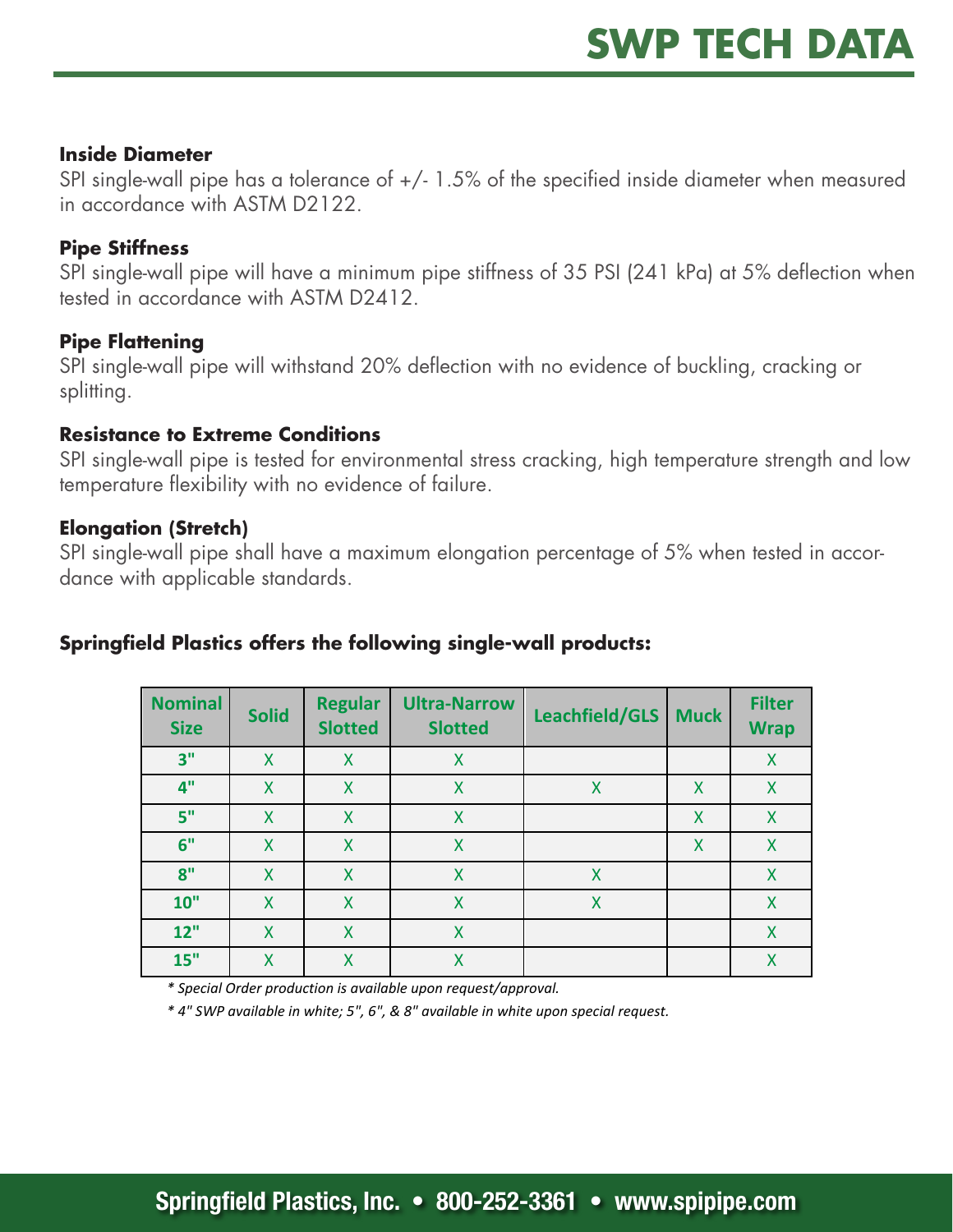# **Length**

SPI single-wall pipe may be sold in any length agreeable to the end user. SWP length shall not be less than 99% of the stated quantity.

| <b>Nominal</b><br><b>Size</b> | <b>Small Roll</b><br><b>Lengths</b> | <b>Maxi Lengths</b>    | <b>Stick</b><br>Lengths |
|-------------------------------|-------------------------------------|------------------------|-------------------------|
| 3"                            | 100'                                | 5400'                  |                         |
| 4"                            | 100', 250'                          | 3400'                  | 10'                     |
| 5"                            | 150'                                | 2250'                  |                         |
| 6"                            | 100'                                | 820', 1750'            |                         |
| 8"                            |                                     | 320', 500', 725', 975' | 20'                     |
| 10"                           | --                                  | 185', 350', 550'       | $10'$ , $20'$           |
| 12"                           |                                     | 330'                   | 20'                     |
| 15"                           |                                     | 160'                   | 20'                     |

# Springfield Plastics single-wall pipe is available in the following lengths and sizes:

**Maxi Coils - Lengths per Wrap (ft.) Maximum Coils** 

|      |                         | 3"   | 4"   | 5"   | 6"   | 8"  | 10" | 12" | 15" |
|------|-------------------------|------|------|------|------|-----|-----|-----|-----|
|      | $\mathbf{1}$            | 146  | 150  | 90   | 85   | 70  | 64  | 60  | 50  |
|      | $\overline{2}$          | 328  | 305  | 220  | 200  | 175 | 187 | 170 | 160 |
|      | $\overline{\mathbf{3}}$ | 546  | 485  | 390  | 370  | 328 | 350 | 330 |     |
|      | 4                       | 799  | 710  | 590  | 570  | 508 | 550 |     |     |
|      | 5                       | 1089 | 970  | 815  | 810  | 725 |     |     |     |
| S    | 6                       | 1416 | 1280 | 1105 | 1085 | 975 |     |     |     |
| WRAP | $\overline{\mathbf{z}}$ | 1780 | 1620 | 1445 | 1405 |     |     |     |     |
|      | 8                       | 2182 | 2015 | 1810 | 1750 |     |     |     |     |
|      | 9                       | 2624 | 2455 | 2250 |      |     |     |     |     |
|      | 10                      | 3098 | 2920 |      |      |     |     |     |     |
|      | 11                      | 3614 | 3400 |      |      |     |     |     |     |
|      | 12                      | 4169 |      |      |      |     |     |     |     |
|      | 13                      | 4764 |      |      |      |     |     |     |     |
|      | 14                      | 5400 |      |      |      |     |     |     |     |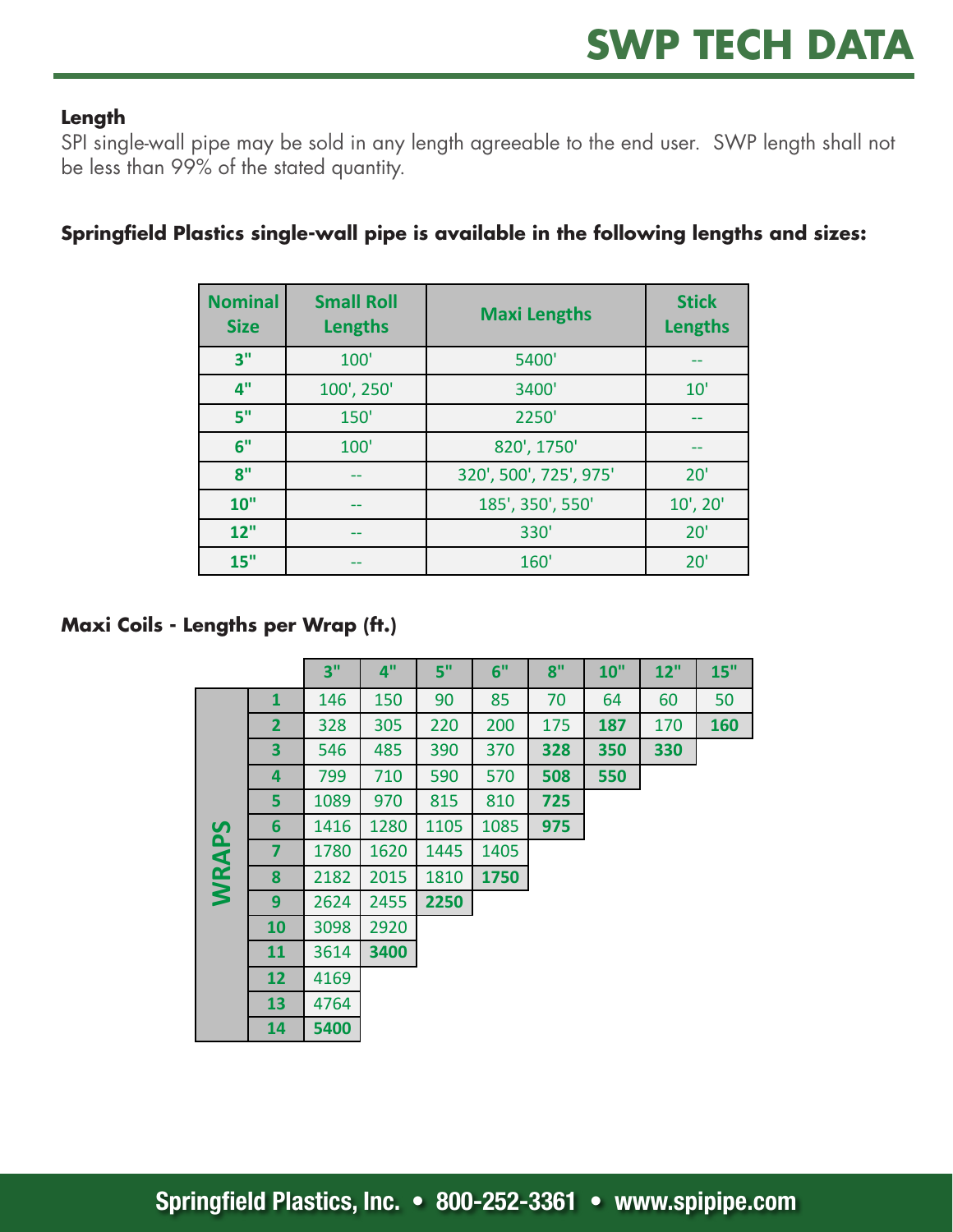# **Perforations**

Springfield Plastics pipe has cleanly cut and uniformly spaced rows of slots located along the pipe in the valleys between the corrugations.

Special perforations and configurations shall be permitted where required to meet the needs of the purchaser.

| <b>Nominal</b><br><b>Size</b> | <b>Rows of</b><br><b>Perforations</b> | <b>Perforations/</b><br><b>Row/Foot</b> | <b>Perforations/</b><br><b>Corrugation</b> | <b>Perforations/</b><br>Foot |
|-------------------------------|---------------------------------------|-----------------------------------------|--------------------------------------------|------------------------------|
| 3"                            | 4                                     | 9                                       |                                            | 36                           |
| 4"                            | 8                                     | 9                                       |                                            | 72                           |
| 5"                            | 8                                     | 9                                       | 4                                          | 72                           |
| 6"                            | 8                                     | 9                                       | 4                                          | 72                           |
| 8"                            | 4                                     | 12                                      | 4                                          | 48                           |
| 10"                           | 4                                     | 9                                       | 4                                          | 36                           |
| 12"                           | 8                                     | 6                                       | 8                                          | 48                           |
| 15"                           | 8                                     | 4.5                                     |                                            | 36                           |

*\* 
Specifications 
only 
apply 
to Regular 
Slotted 
& 
Ultra-‐Narrow 
Slotted 
Perforations.*

|  |  | <b>Regular Slotted Perforations:</b> |
|--|--|--------------------------------------|
|--|--|--------------------------------------|

| <b>Nominal</b><br><b>Size</b> | <b>Target Perforation</b><br>Length | <b>Target Perforation</b><br><b>Width</b> | <b>Target Opening/</b><br><b>Foot</b> |
|-------------------------------|-------------------------------------|-------------------------------------------|---------------------------------------|
| 3"                            | 0.725"                              | 0.0475"                                   | 1.24 $in^2$                           |
| 4"                            | 0.725"                              | 0.0475"                                   | 2.48 in <sup>2</sup>                  |
| 5"                            | 0.725"                              | 0.0475"                                   | 2.48 in <sup>2</sup>                  |
| 6"                            | 0.725"                              | 0.0475"                                   | 2.48 in $^{2}$                        |
| 8"                            | 0.750"                              | 0.0525"                                   | 1.90 $in^2$                           |
| 10"                           | 0.800"                              | 0.0600"                                   | 1.73 $in^2$                           |
| 12"                           | 0.800"                              | 0.0600"                                   | 2.30 $in^2$                           |
| 15"                           | 0.800"                              | 0.0600"                                   | 1.73 in <sup>2</sup>                  |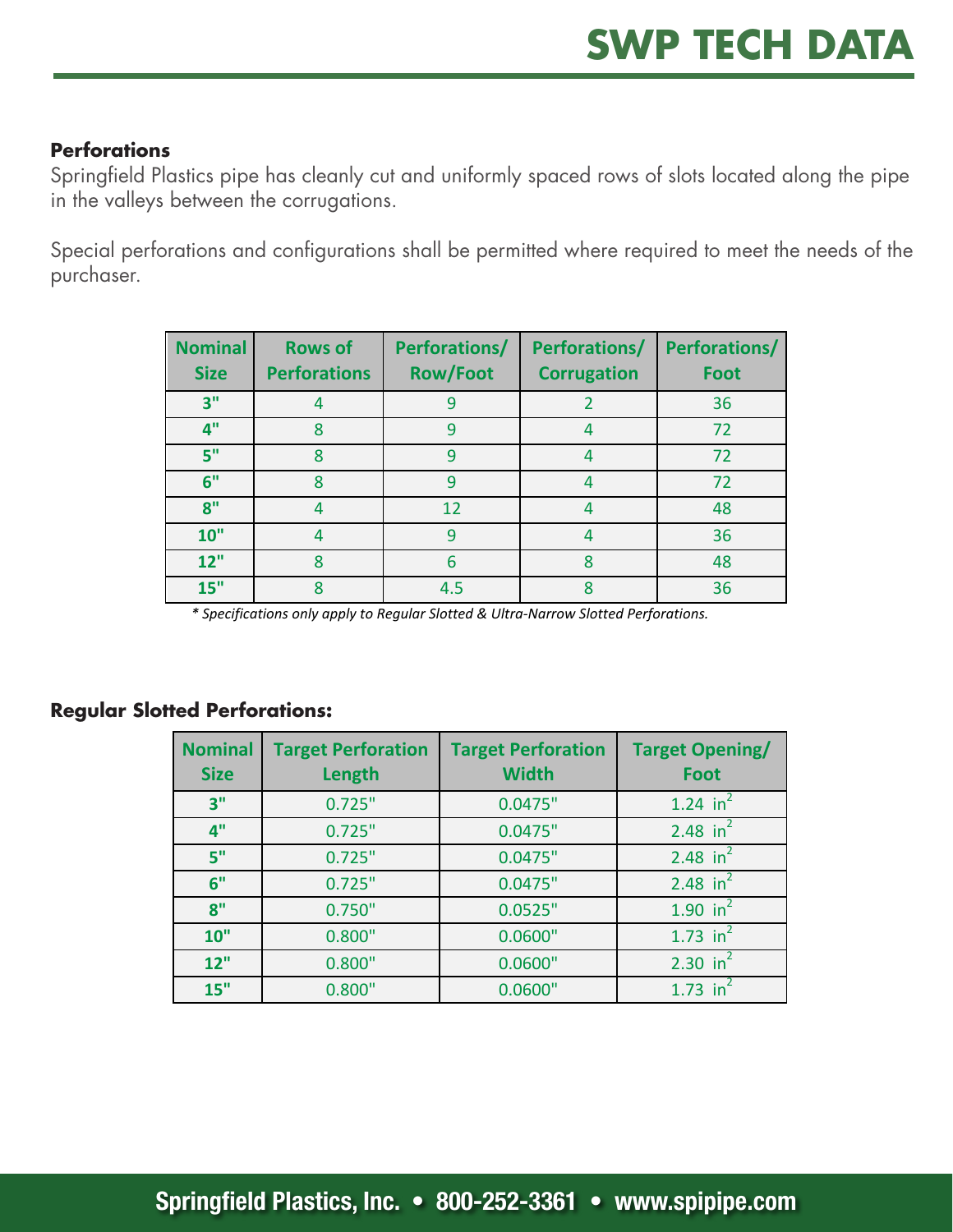| <b>Nominal</b><br><b>Size</b> | <b>Target Perforation</b><br>Length | <b>Target Perforation</b><br><b>Width</b> | <b>Target Opening/</b><br><b>Foot</b> |
|-------------------------------|-------------------------------------|-------------------------------------------|---------------------------------------|
| 3"                            | 0.550"                              | 0.012"                                    | $0.238$ in <sup>2</sup>               |
| 4"                            | 0.550"                              | 0.012"                                    | $0.475$ in <sup>2</sup>               |
| 5"                            | 0.550"                              | 0.012"                                    | $0.475$ in <sup>2</sup>               |
| 6"                            | 0.550"                              | 0.012"                                    | $0.475$ in <sup>2</sup>               |
| 8"                            | 0.550"                              | 0.012"                                    | $0.317$ in <sup>2</sup>               |
| 10"                           | 0.550"                              | 0.020"                                    | $0.238$ in <sup>2</sup>               |
| 12"                           | 0.550"                              | 0.020"                                    | $0.317$ in <sup>2</sup>               |
| 15"                           | 0.550"                              | 0.020"                                    | $in^2$<br>0.238                       |

#### **Ultra-Narrow Slotted Perforations:**

\* Ultra-Narrow pipe does not meet the ASTM F667 minimum inlet area of 1 in<sup>2</sup>/ft.

#### **Leachfield**

4" Leach bed pipe has two rows of 0.31" x 0.70" holes with each row located 30 degrees off the bottom centerline of the pipe. Holes will be 2.70" on center. This hole pattern yields eight holes per foot of pipe. Holes shall be staggered so there is at least one hole in every other corrugation. The top of all leachfield pipe is clearly marked with a yellow locating stripe.

# **Gravel-less Leachfield**

8" and 10" Gravel-less Leachfield (GLS) pipe has two rows of holes 3/8" in diameter located 120 degrees apart along the bottom half of the pipe. Each row of holes is 60 degrees up from the bottom center line of the pipe. Holes shall be staggered so there is at least one hole in each corrugation. GLS is encased in polyester filter fabric. The top of GLS pipe is clearly marked with a yellow locating stripe.

| <b>Nominal</b><br><b>Size</b> | Perforations/<br><b>Foot</b> | <b>Target Perforation</b><br><b>Diameter</b> | <b>Target Opening/</b><br>Foot              |
|-------------------------------|------------------------------|----------------------------------------------|---------------------------------------------|
| $\mathbf{A}^{\mathbf{u}}$     |                              | 0.625"                                       | 2.77 $in^2$                                 |
| 8"                            | 12                           | 0.375"                                       | 1.33 $in^2$                                 |
| 10"                           |                              | 0.375"                                       | $1.00$ in <sup><math>\triangle</math></sup> |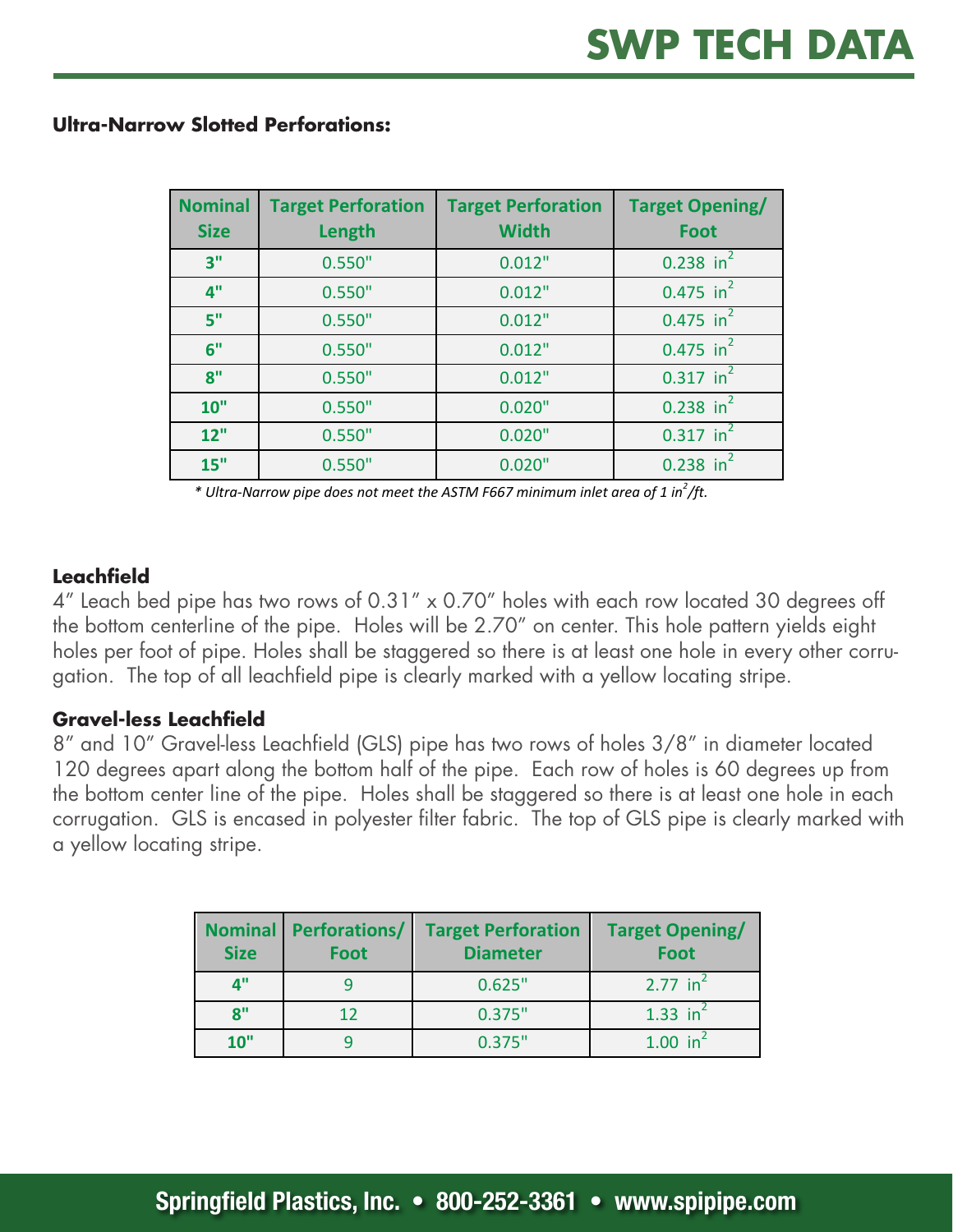# **Muck**

Muck pipe has four rows of openings evenly spaced around the circumference of the pipe. The hole pattern per linear foot is 4 holes in 2 rows and 5 holes in 2 rows, totaling 18 holes per foot of pipe. Following are specifications for each available size.

| <b>Nominal</b><br><b>Size</b> | <b>Target Perforation</b><br>Length | <b>Target Perforation</b><br><b>Width</b> | <b>Target Opening/</b><br>Foot |
|-------------------------------|-------------------------------------|-------------------------------------------|--------------------------------|
| 4"                            | 0.700"                              | 0.310"                                    | 3.90 in <sup>2</sup>           |
| 5"                            | 0.700"                              | 0.310"                                    | 3.90 $in^2$                    |
| 6"                            | 0.700"                              | 0.310"                                    | 3.90 $in^2$                    |

# **Fittings**

Fittings shall conform to the requirements of ASTM F405-13, ASTM F667-12, AASHTO M252, and AASHTO M294.

# **Installation**

Springfield Plastics single-wall pipe shall be installed in accordance with ASTM F449 - Subsurface Installation of Corrugated Thermoplastic Tubing for Agricultural Drainage, Springfield Plastics installation guidelines and any applicable engineering specifications.

Leachfield pipe shall be installed in accordance with ASTM F481 - Standard Practice for Installation of Thermoplastic Pipe and Corrugated Pipe in Septic Tank Leach Fields.